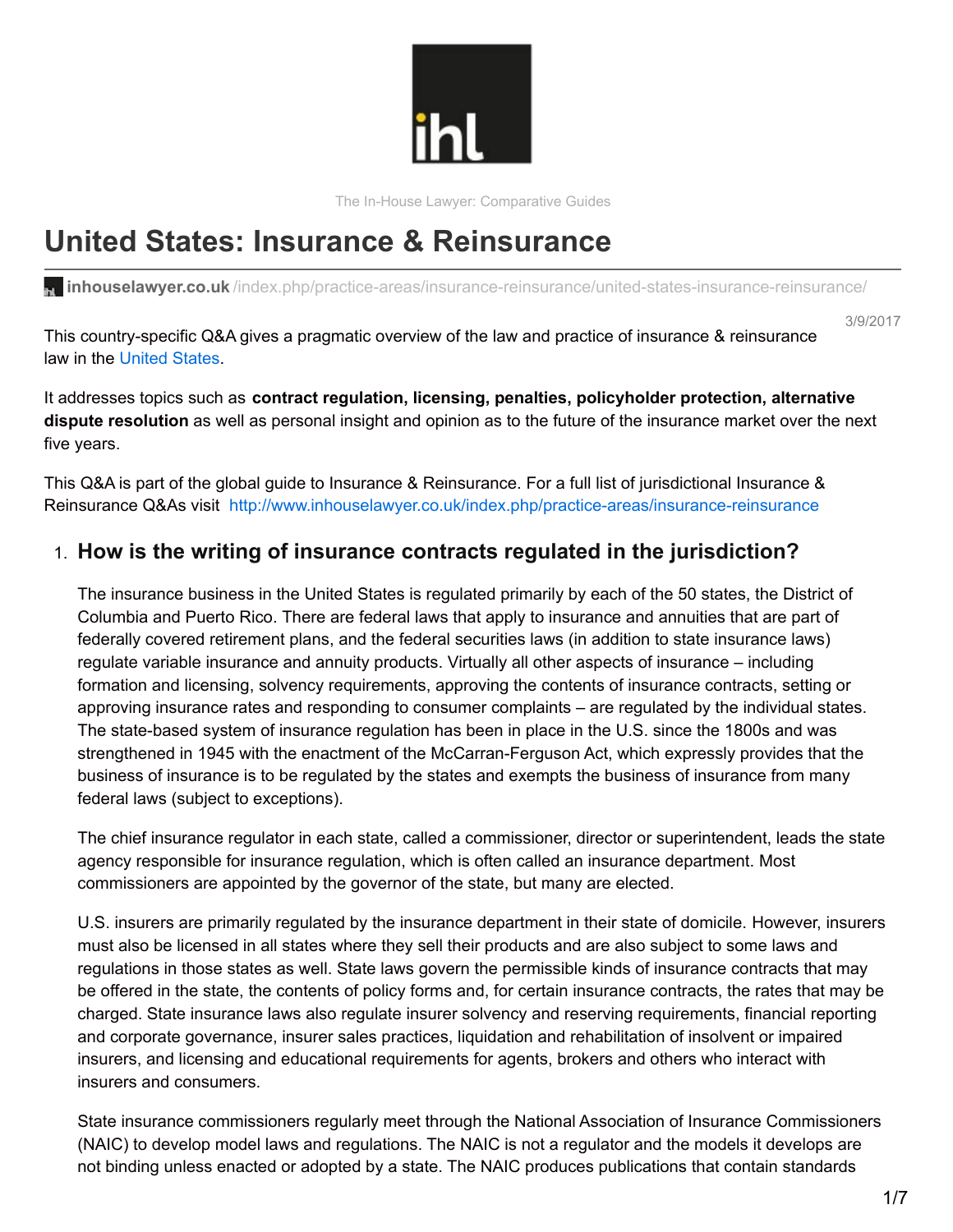(e.g., statutory accounting principles) that are incorporated by reference in state laws or regulations.

The regulation of insurance by the states is primarily focused on the legal entity (the insurer) that is incorporated and/or licensed in such state rather than the group or holding company system as a whole. Although certain state insurance laws authorize the insurance regulator to seek information from, and approve transactions with, non-insurer affiliates, they generally do not provide insurance regulators with the same broad oversight powers with respect to non-insurer members of an insurance group.

#### 2. **Are types of insurers regulated differently (i.e. life companies, reinsurers)?**

Different kinds of insurers may be subject to different rules with respect to certain aspects of their business. For example, most state insurance laws differentiate between the reserving and financial requirements applicable to life, property/casualty and health insurers. Additionally, some states have separate rules for the payment of dividends and permissible investments by life and non-life insurers. Although the regulation of rates and forms varies among the states, life insurance rates are generally not regulated while rates for nonlife personal lines insurance, such as health or automobile insurance, are more likely to be regulated by the insurance department. Life insurance policy forms generally must be approved before being sold, while some commercial property/casualty forms may be used without regulatory review. Certain specialty insurers, such as financial guaranty or title insurers, may be subject to additional and/or different insurance rules.

Reinsurers are subject to a number of the rules that apply to direct insurers, including licensure. However, some states have adopted rules allowing reinsurers that are "certified" or "accredited" – rather than licensed – to operate in such states. In addition, insurers may reinsure business to reinsurers that are not licensed, certified or accredited in their state of domicile if appropriate security is provided. The status of a reinsurer is an important factor in determining how much reinsurance credit a ceding insurer may claim without requiring the reinsurer to secure its obligations.

## 3. **Are insurance brokers and other types of market intermediary subject to regulation?**

All states require agents, brokers and other market intermediaries to be licensed in order to sell, solicit or negotiate insurance and prohibit anyone without a license from performing these activities. An insurance license is generally required for a person to receive commissions or other compensation for the sale of insurance, which may not be shared with unlicensed persons.

State insurance laws refer to licensed persons as agent, broker, producer or combinations of the foregoing. A common difference between agents and brokers is that agents work on behalf of the insurer while brokers represent the insured. Generally, an agent, but not a broker, has to be appointed by an insurer and such appointment has to be filed with the state insurance department.

States generally grant agent or broker licenses to individuals and corporate entities, but an entity license usually requires an individual associated with the entity to be licensed in an individual capacity. Licensing laws may contain narrow exceptions (for example, employees of licensed insurers), but generally anyone who interacts with an insurance consumer or potential insurance consumer has to pass a licensing examination to receive a license from each state in which such person acts as an agent or broker.

States may have separate licensing requirements for life, health and property/casualty agents and brokers and some licensing laws distinguish between personal lines and commercial lines licenses. States may also require license applicants to satisfy pre licensing educational requirements before being eligible to take a licensing examination and many have continuing professional education requirements.

The licensing process requires an applicant to disclose general background information, including detailed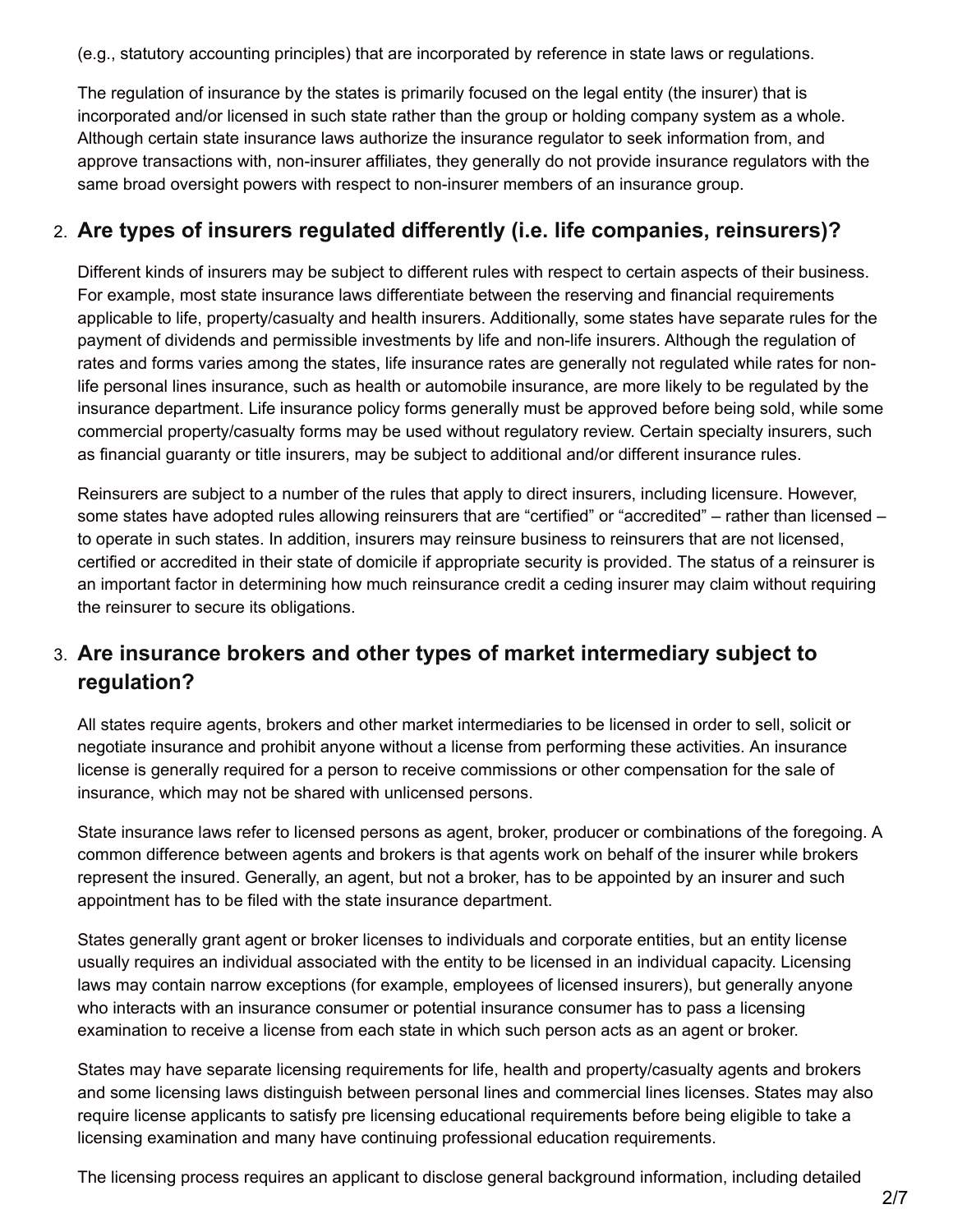information about character, experience and financial responsibility. A criminal background check is often conducted by the state insurance department.

State insurance commissioners regulate insurance market intermediaries through monetary penalties and the ability to suspend or revoke a license. Permissible grounds for such actions are generally set forth in state insurance laws and include violations of any insurance law or order, criminal convictions, being subject to enforcement by another state, engaging in fraudulent or dishonest business practices, or demonstrating incompetence. In most cases, the licensee has a right to a hearing regarding the administrative action before it is taken.

Other insurance market participants, such as reinsurance intermediaries, insurance consultants, adjusters and/or third party administrators are usually subject to state insurance regulation, including licensing requirements in each state where the relevant insurance activities take place.

## 4. **Is authorisation or a licence required and if so, how long does it take on average to obtain such permission?**

The time to obtain an insurance agent or broker license depends on several factors. First, the applicant must satisfy any applicable pre-licensing educational requirements (or rely on an exemption) and then pass a licensing examination. Then an applicant would need to submit a licensing application to the "home state," the state in which the applicant resides or conducts an insurance business. Many states now allow licensing applications to be submitted electronically, thereby reducing processing time. After the person's home state issues a license, the person may apply for a non-resident license in every other state in which such person intends to conduct an agency or brokerage business. Most states have adopted licensing reciprocity rules, allowing a person licensed in his or her home state to become licensed in another state with substantially similar licensing requirements without taking another examination or satisfying educational requirement anew. Reciprocity rules apply only with respect to the lines of authority for which such person is licensed in the home state. Thus, a person with a life agent license in the person's home state can only obtain a life agent (or equivalent) license in other states.

# 5. **Are there restrictions over who owns or controls insurers (including restrictions on foreign ownership)?**

State insurance laws regulate who may own or control an insurance company by imposing pre-approval requirements for the formation and incorporation of new insurers and for any change of control of existing insurers.

Insurance companies may be formed under a state's insurance laws, corporation laws or both. Insurance laws generally require that the proposed officers and directors of a newly formed insurer and the individuals who directly or indirectly would control the newly formed insurer disclose their background information, including professional and financial history and administrative proceedings or criminal enforcement actions relating to their trustworthiness and character. The information is used by state insurance departments to conduct criminal and financial background investigations, and some states also require that proposed officers and directors submit fingerprints as part of the investigation.

More than half of the states restrict or prohibit the licensing of insurers that are owned or controlled by government entities. Such restrictions most often impact acquisitions of U.S. insurers by non-U.S. persons. In recent years, however, many of these laws have been relaxed so that they prohibit acquirers only if they are both government-owned and benefit from a government subsidy.

Many of the same requirements and restrictions that apply to the regulatory review of proposed officers,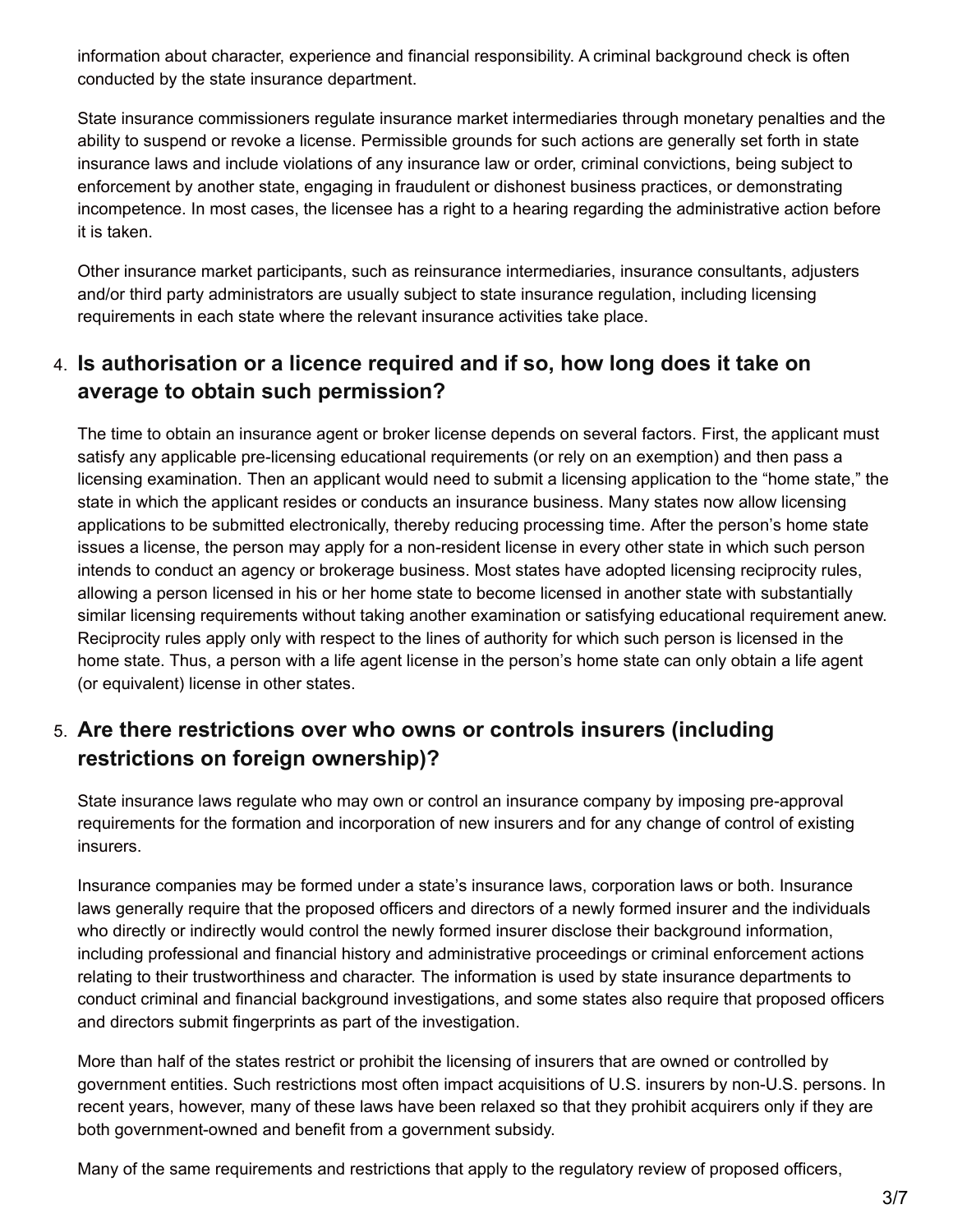directors and the individuals who directly or indirectly would control the newly formed insurance company also apply when there is a change of control of an insurer. Ultimate controlling persons are also required to provide audited financial statements as part of their application and to disclose their plans for the target insurer. A change of control of an insurer is subject to prior approval by the insurance commissioner of the state in which the insurer is domiciled, whether an acquisition of control is effected through a tender offer, open market purchases or in any other manner, and irrespective of whether control will be direct or indirect (i.e., whether the acquisition is of an insurer or an entity that itself controls an insurer). Acquiring an insurance holding company system that includes multiple insurers domiciled in different states would require the prior approval of the insurance commissioner of each state in which each insurer within the system is domiciled.

# 6. **Is it possible to insure risks without a licence or authorisation? (i.e. on a nonadmitted basis)?**

States generally allow insurers that are not licensed in the state to insure risks on an "excess" or "surplus" lines basis. Excess line insurers are generally authorized to insure large, commercial risks and/or specialty risks for which coverage in the admitted market is unavailable (e.g., terrorism insurance, liability insurance for large infrastructure projects). States restrict the kinds of insurance that may be written on a non-admitted basis. Personal lines insurance, including life, annuities, private passenger automobile and residential homeowner insurance, is usually excluded from permissible surplus lines coverage. State insurance laws generally require that excess and surplus insurers conduct business in a state only through a licensed broker or other licensed person.

## 7. **What penalty is available for those who operate without appropriate permission?**

A person or entity without an insurance license that conducts insurance activities that require a license is usually subject to monetary penalties imposed by the state insurance commissioner. State laws may empower the commissioner to enforce monetary penalties by resorting to the courts of the state or directly by the state insurance agency. The insurance laws of some states provide that certain insurance violations constitute criminal violations.

## 8. **How rigorous is the supervisory and enforcement environment?**

States' regulatory approaches to insurance supervision and enforcement differ depending on various factors, including the nature and magnitude of a violation, the extent of any harm to policyholders (or specific classes of policyholders, such as senior citizens), the political environment (both local and national) and the limits imposed on administrative action by the relevant state laws.

Despite variations in supervision and enforcement, states have been regulating the business of insurance for over a century and are accustomed to enforcing fundamental insurance safeguards and requirements consistently, especially those that relate to solvency, sales practices, rebating and consumer protection.

#### 9. **How is the solvency of insurers (and reinsurers where relevant) supervised?**

State insurance laws require that all domestic insurers undergo a financial solvency examination by the insurance department generally every three to five years, but as often as the regulator deems prudent. Furthermore, insurers are required to file quarterly and annual financial statements with their domestic state insurance regulators; annual statements must be certified by an independent public accountant. The financial statements are available through the NAIC to any other state regulator. Insurers are also subject to and annually must report their risk-based capital.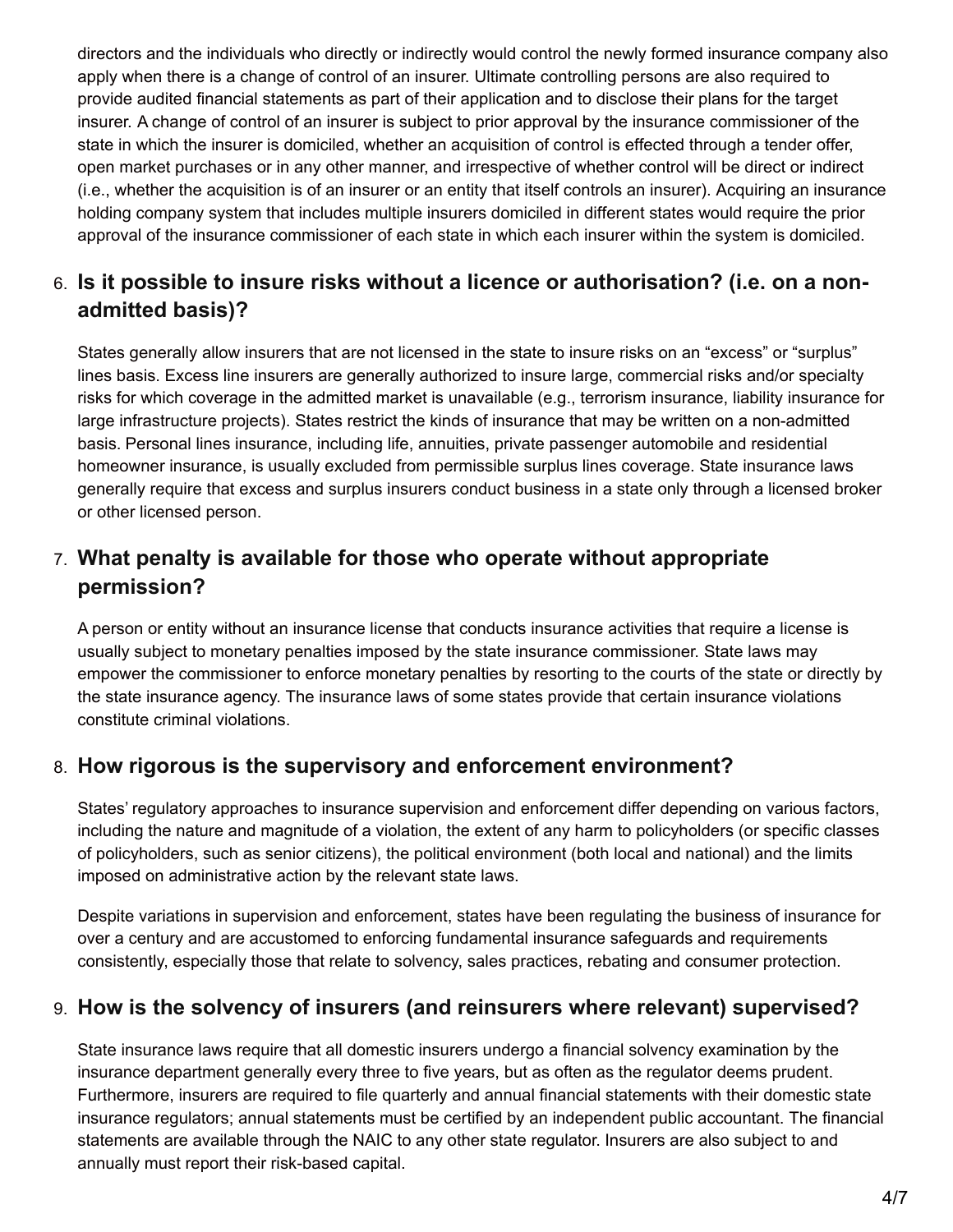Risk-based capital measures an insurer's capital requirements based on the kinds and amounts of risk included in an insurer's assets and liabilities. Insurers with higher amounts of risk are required to hold higher amounts of capital. Risk-based capital calculations provide a tool to monitor financial solvency and set thresholds for regulatory actions ranging from requiring remediation plans to placing the insurer in delinquency proceedings.

In addition, insurance regulators regularly review transactions subject to pre-approval for their potential impact on solvency, including affiliate agreements, certain investments, purchases or sales, and extraordinary dividends. Some states authorize the insurance commissioner to demand any information from the insurer or any member of its holding company system that may affect the insurer's solvency and to order the insurer to raise capital. An insurer's failure to remedy a capital impairment may result in an order to cease writing new insurance contracts until the impairment has been fixed.

#### 10. **What are the minimum capital requirements?**

All state insurance laws set forth minimum capital and surplus requirements in order obtain a license to write insurance. The minimum requirements differ among the states and vary according to the kind of insurance that will be offered and the number of lines of business that are included in the license. The minimum capital levels were set, in many cases, years or decades ago and are relatively low by today's standards.

Thus, in practice, state insurance regulators often require far higher levels of capital as a condition of licensure or a change of control. The regulator's determination of the required capital level is based largely on the kind of insurance business at issue and the insurer's business plan and financial projections.

As noted above, risk-based capital requirements play a significant role in measuring capital requirements for insurers based on the amount and risk in an insurer's assets and liabilities.

#### 11. **Is there a policyholder protection scheme?**

Policyholder protection schemes in the U.S. – state guaranty funds or security funds – are established and regulated by each of the states. States may have a separate guaranty fund for different kinds of insurance (life, health, property), as well as security funds for specialized insurance, such as title insurance. All states have a life insurance guaranty fund, which includes coverage for annuity contracts.

A state guaranty fund provides coverage for the payment of an insolvent insurer's policyholder obligations and is usually established and operated by a nonprofit association, as set forth in the state's insurance law. The members of the "guaranty association" are insurance companies doing business in the state and membership in the guaranty association is a condition of licensure. The member insurance companies appoint a board of directors to operate and manage the guaranty association, which is generally under the authority of the state insurance regulator. In some cases, the state insurance commissioner or another state official may be an ex officio member of the board.

The guaranty association establishes a guaranty fund through assessments on the member insurance companies, the amount of which is usually based on the premiums written in that state by the insurer. The amount of coverage provided to policyholders by state guaranty funds varies among the states and depends on the kind of insurance covered by the fund.

#### 12. **How are groups supervised, if at all?**

Increasingly, states have been considering adding authority to their insurance laws allowing the commissioner greater oversight of non-insurance members of an insurance group (or holding company system). Thus far, such efforts have generally been limited to participating in supervisory colleges and obtaining information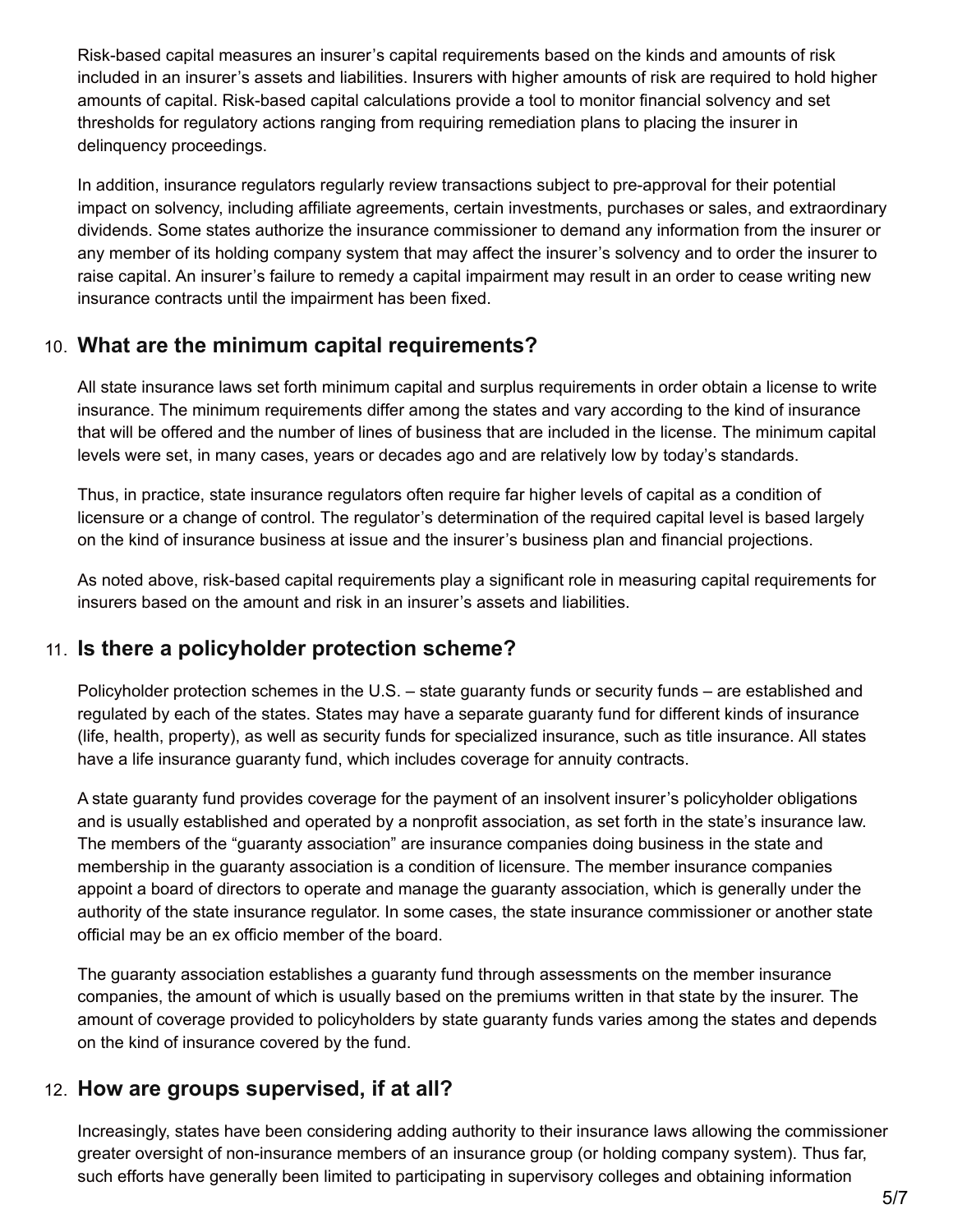from non-insurance group members that may affect the insurer or the enterprise risk of the group.

## 13. **Do senior managers have to meet fit and proper requirements and/or be approved?**

As noted above, in connection with the formation of a new insurer or a change of control, proposed officers and directors must be approved by the insurer's domestic state regulator after successfully passing financial, professional and criminal background investigations.

#### 14. **How are sales of insurance supervised or controlled?**

The sale of insurance is supervised through the licensing of agents, brokers and others who sell insurance. In addition, most states have developed rules and regulations regarding sales practices and marketing. State laws prohibit fraudulent or misleading sales practices and deceptive or confusing advertising materials. Many states require insurance companies to maintain copies of advertising and sales materials for examination by insurance regulators.

State insurance laws also prohibit insurers and agents/brokers from unfairly discriminating in the underwriting or sale of insurance based on factors such as race, ethnicity, religion, prior travel, credit history or residence.

State insurance regulators periodically perform market conduct examinations of insurers to review their compliance with consumer protection laws, rate and form filing requirements and sales practices regulations.

## 15. **Are consumer policies subject to restrictions? If so, briefly describe the range of protections offered to consumer policyholders.**

The insurance laws of many states provide special protections for consumer insurance policies (also called "personal lines" insurance). These include "free look" periods that allow consumers to return a policy for a full refund within a short period of time (typically five to thirty days) after purchasing it. Additionally, insurance laws sometimes mandate certain minimum benefits and coverage levels and limit an insurer's right to cancel or non-renew a policy.

#### 16. **Are the courts adept at handling complex commercial claims?**

Most insurance coverage disputes are handled by state courts, although federal courts handle a significant amount of insurance disputes, often involving foreign insurers or parties from different states. The U.S. federal courts are generally considered adept at handling complex commercial claims. The level of business sophistication of the state courts varies, but some states have established commercially-focused courts within their court system to handle complex commercial claims.

## 17. **Is alternative dispute resolution well established in the jurisdiction?**

Arbitration, mediation and other forms of alternative dispute resolution are generally well established across the states.

#### 18. **What are the primary challenges to new market entrants?**

Primary challenges to new insurers entering the market include increased capital requirements for certain lines of business (e.g., variable annuities with guarantees) as well as potentially high regulatory compliance costs.